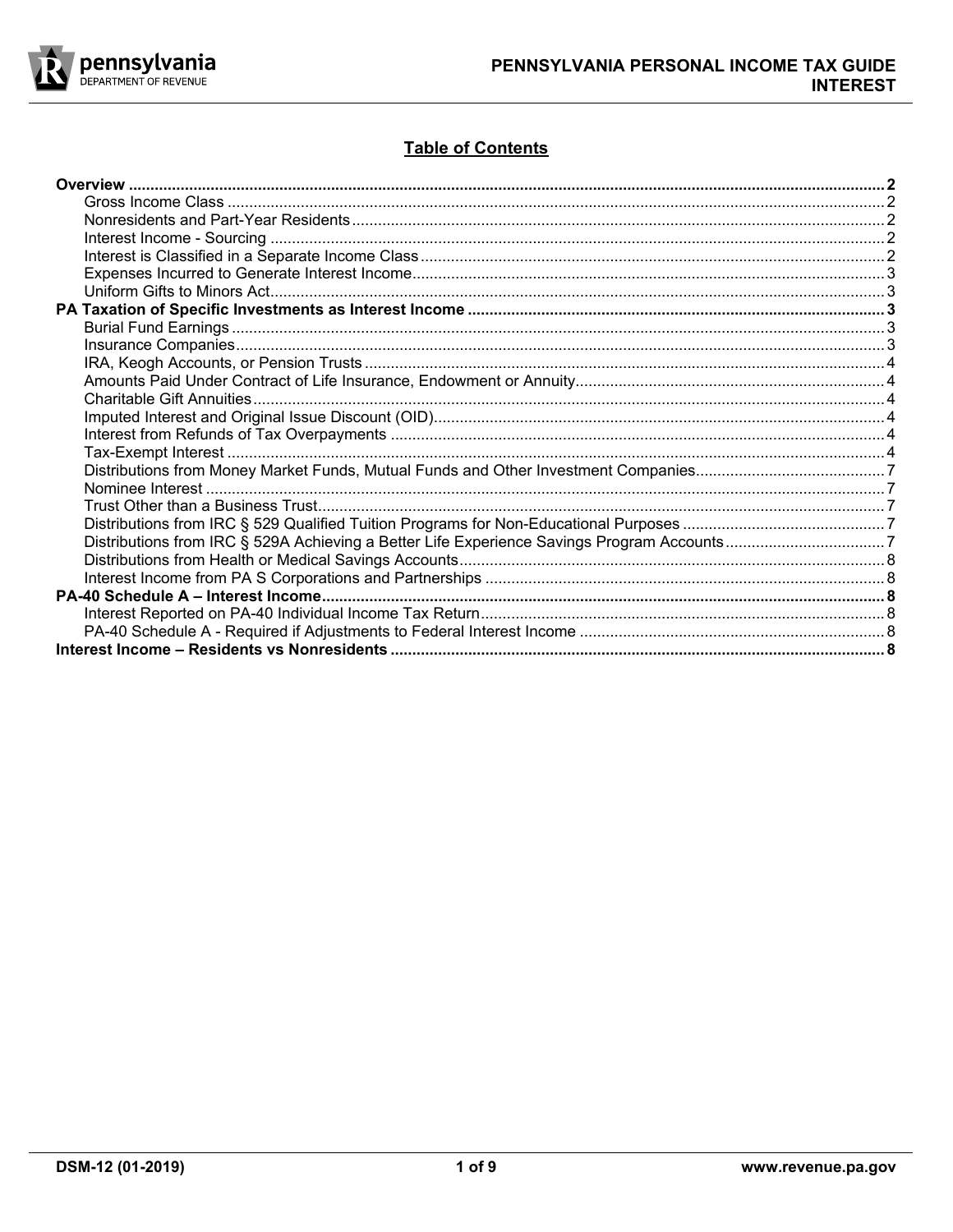

# **OVERVIEW**

#### **Gross Income Class**

Interest income is a gross taxable income class under Pennsylvania law. Consequently, Pennsylvania law does not permit the deduction of any expenses that a taxpayer incurs to realize ordinary interest income. However, income that can reasonably be classified either as interest or as another taxable class of income may in certain situations be classified into that other class of income.

Interest derived from obligations that are not statutorily free from state or local taxation under any act of the General Assembly or under the laws of the U.S. is subject to taxation under the Pennsylvania personal income tax (PA PIT) statute. Interest on obligations issued by or on behalf of the U.S. government is not subject to Pennsylvania personal income tax.

# **Nonresidents and Part-Year Residents**

Nonresidents are not subject to Pennsylvania personal income tax on ordinary interest income paid on investments from banks, financial institutions or other payment sources within Pennsylvania. Part-year residents are not subject to Pennsylvania personal income tax on ordinary interest income received while a nonresident of Pennsylvania. Refer to Table – INTEREST INCOME – RESIDENTS VS. NONRESIDENTS

#### **Interest Income - Sourcing**

Interest income is generally derived from intangible personal property. Therefore, interest income is generally not sourceable to PA (or any other state). Interest income is only sourced to PA if it is from intangible personal property employed in a trade, profession, occupation or business carried on in PA.

#### **Interest is Classified in a Separate Income Class**

Under Pennsylvania law, income and expenses are generally classified according to the activity in which they are earned or incurred. Interest is normally classified as interest income if it is interest generated by investments of an individual such as interest income received during the taxable year from savings and loan associations, credit unions, bank deposits, bonds, certificates of deposit, interest-bearing checking accounts, tax refunds, mortgages or other obligations is classified as interest income. Generally, federal Form 1099-INT, issued by financial institutions, will indicate the amount of interest received or credited from or by such institutions.

In certain situations, interest is classified in another class of income. Instances where interest is classified in another income class are as follows:

# **Interest from Business Accounts**

A taxpayer may classify interest earned in the normal and regular operation of a business, profession or farm as net income (loss) from operation of a business, profession or farm as net income or loss, not as ordinary interest income, in the following situations:

- o Interest earned on accounts receivable;
- o Interest earned on a business checking account; and
- o Interest earned from investment of business working capital.

#### **Interest from Installment Sale of Property**

A taxpayer classifies interest that he or she realizes from the sale of property on an installment basis as net gain (loss) on the sale, exchange or disposition of property. Refer to PA Personal Income Tax Guide - Net Gains (Losses) From the Sale, Exchange or Disposition of Property.

#### **Interest Earned on the Deposit of Rents**

A taxpayer may classify interest earned on the deposit of rents (i.e. tenant security deposits) as interest income unless the interest earned is used to operate or maintain the rental property. If the interest earned is actually used to operate or maintain the rental property, then such interest is classified as net income (loss)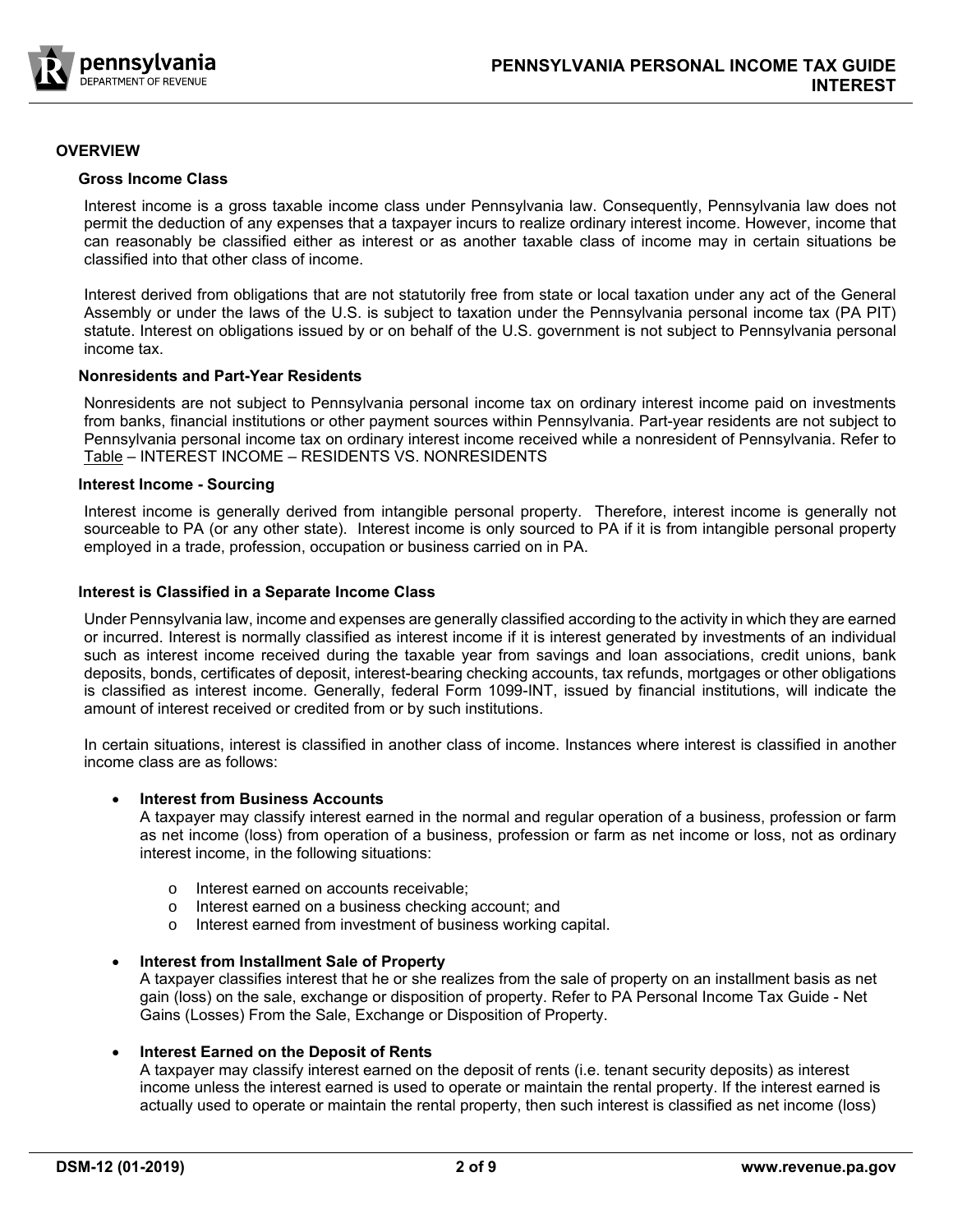

from rents, royalties, patents and copyrights. Refer to PA Personal Income Tax Guide - Net Income or Loss From Rents, Royalties, Copyrights and Patents.

# **Expenses Incurred to Generate Interest Income**

Pennsylvania law does not permit the deduction of any expenses (including self-charged interest and investment related expenses) that an individual taxpayer incurs to realize ordinary interest income with the following exceptions:

# **Forfeited Interest Penalty**

Pennsylvania considers the premature redemption of a certificate of deposit or a time savings account to be a disposition of property. Any forfeited interest penalty incurred may be used to offset the interest accounts from only the certificate or account that was redeemed (that is, the forfeited interest penalty may not be offset against other interest income). If the penalty exceeds unpaid interest accrued from the certificate or deposit, the excess should be reported on PA-40 Schedule D, Sale, Exchange or Disposition of Property, as a loss from the disposition of property. This loss may be used to offset other gains, if any. If the interest received exceeds the penalty, the excess is reportable as interest income.

Forfeited interest penalty is included as an adjustment to the amount of federal interest income. The forfeited interest penalty amount taken for federal income tax purposes must be added back on Line 3 of PA-40 Schedule A, Interest Income, while the Pennsylvania forfeited interest penalty amount is deducted on Line 8 of PA-40 Schedule A.

# **Bond Premium Amortization**

For Pennsylvania personal income tax purposes, a premium paid on a bond is deemed to be an investment in the bond to obtain the higher bond interest rate. Further, each interest payment on the bond is therefore deemed to be a partial interest payment and a partial return of the bondholder's investment.

Consequently, the basis of a bond (whether the bond interest is taxable or exempt from Pennsylvania personal income tax) includes any premium paid on the bond. For each interest payment, the owner of the bond must amortize the bond premium according to accepted accounting principles and practices consistently used by the taxpayer (such as straight-line, effective interest rate method, constant yield method, etc.) and allocate the amortized amount to each interest payment to reflect the return of bond premium. The taxable bond interest is the difference between the total interest payment and the allocated bond premium amount. Because the allocated bond premium amount is a return of the bond owner's investment, the owner must also reduce his basis in the bond by the amount of the allocated bond premium. The owner must reduce his basis regardless of whether the reduction in the interest payment results in a reduction of tax (in the case of a taxable bond) or does not result in a reduction in tax (in the case of a tax-exempt bond).

Bond premium amortization is included as an adjustment to the amount of federal interest income. The amortization amount taken for federal income tax purposes must be added back on Line 3 of PA-40 Schedule A, Interest Income, while the Pennsylvania amortization amount is deducted on Line 8 of PA-40 Schedule A.

# **Uniform Gifts to Minors Act**

Interest income earned by accounts set up under the Uniform Gifts to Minors Act must be reported on the tax return of the child.

# **PA TAXATION OF SPECIFIC INVESTMENTS AS INTEREST INCOME**

# **Burial Fund Earnings**

Refer to PA Personal Income Tax Guide - Estates, Trusts and Decedents for information regarding the taxation of preneed funeral trusts or cemetery merchandised trusts regarding burial fund earnings.

# **Insurance Companies**

Interest income on dividends from insurance companies, whether disbursed or not, is taxable as interest income.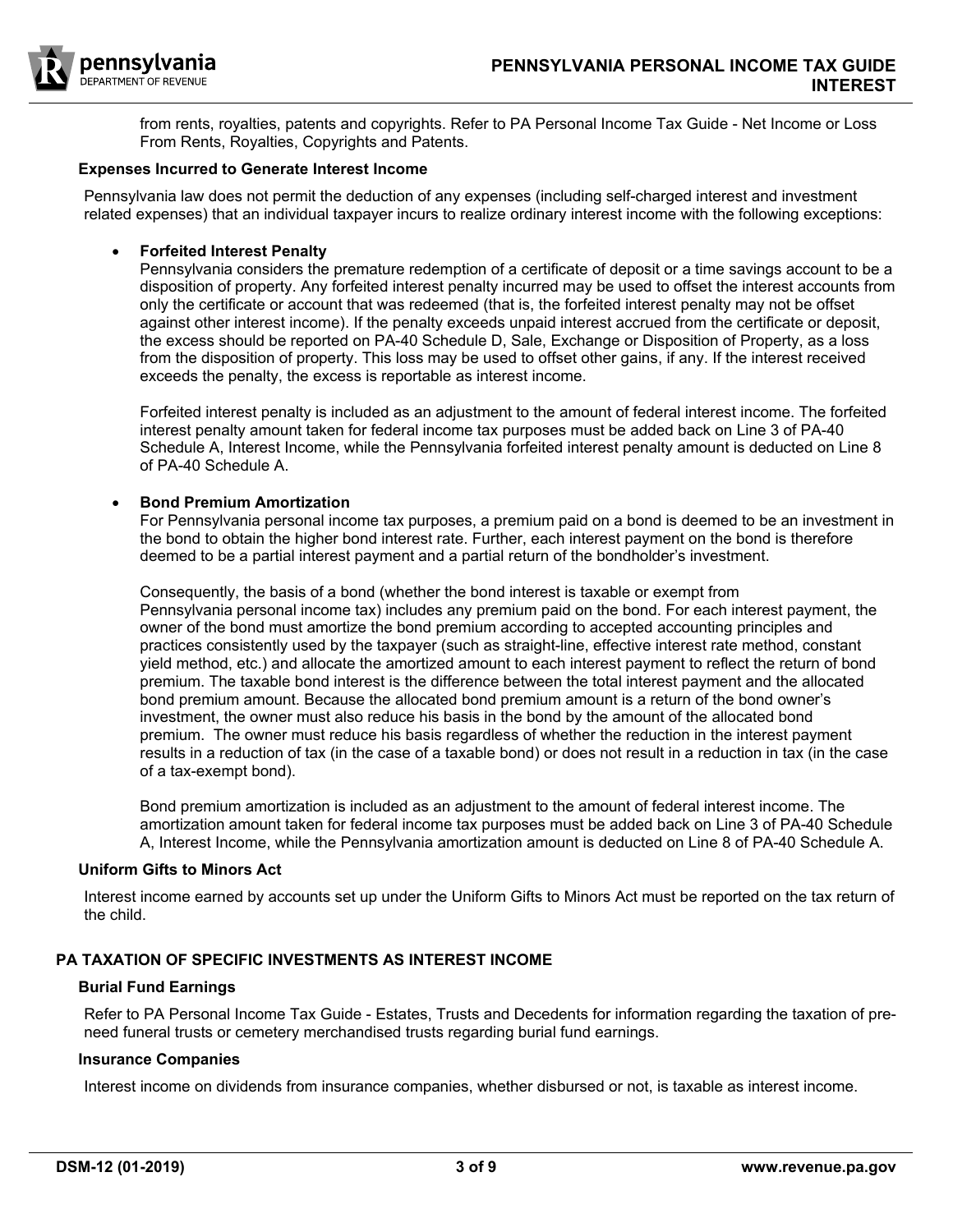

# **IRA, Keogh Accounts, or Pension Trusts**

Undistributed unearned income accruing in IRA, Keogh Accounts or Pension Trusts is not taxable as interest income.

#### **Amounts Paid Under Contract of Life Insurance, Endowment or Annuity**

For taxable years beginning after Dec. 31, 2004, income from annuity contracts purchased as retirement annuities that are not from an employer-sponsored retirement annuity or are not part of an employer-sponsored program, are now taxable as interest income. Any income from these types of plans that is taxable for federal income tax purposes is now taxable for Pennsylvania personal income tax purposes as interest income as a result of Act 40 of July 7, 2005. Act 40 also provides that amounts paid under contract of life insurance or endowment, which may be included in gross income for federal income tax purposes, are also subject to Pennsylvania personal income tax as interest income. Previously, the income received from an annuity that you purchased, including a retirement annuity that is not part of an employer-sponsored retirement program was reported as gain on the sale, exchange or disposition of property. Refer to PA Personal Income Tax Guide - Net Gains (Losses) From the Sale, Exchange or Disposition of Property for the old rules for annuities.

#### **Charitable Gift Annuities**

For taxable years beginning after Dec. 31, 2004, income received from a charitable gift annuity contract is taxable as interest income. Any income from a charitable gift annuity that is taxable for federal income tax purposes is reported as interest income for Pennsylvania personal income tax purposes. Previously, income received from charitable gift annuity contracts was taxable in the same manner as gain on sale, exchange or disposition of property using the cost recovery method to determine the amount taxable for Pennsylvania personal income tax purposes.

#### **Imputed Interest and Original Issue Discount (OID)**

Imputed interest is taxable under Pennsylvania personal income tax law. Imputed interest is the implied interest on an obligation where the instrument does not provide for interest or the interest rate is below the applicable federal rate (AFR). For example, on an original issue discount bond (OID), a stripped bond, or a certificate of deposit (CD) maturing in several years where interest is received at maturity, the imputed or accrued interest (discount on original issue discount bond) is reported each year for Pennsylvania personal income tax purposes.

Pennsylvania and federal rules for imputed and accrued interest are the same. Under Pennsylvania law (Act 68 of 1993) for tax years beginning on or after Jan. 1, 1993, original issue discount is calculated in the same manner as it is calculated for federal income tax purposes. For the purpose of determining taxable gain or income from the sale, exchange or disposition of original issue discount bonds, a holder's adjusted basis is increased by the amount of original issue discount bond accrued with respect to such bonds and is adjusted downward, but not below zero, by the amount of payments under the original issue discount bond, other than payments of stated interest.

The applicable Pennsylvania regulations require that unstated or imputed interest be calculated in the same manner as it is calculated for federal income tax purposes. The Pennsylvania Department of Revenue's policy is to look at federal rules regarding the transactions that result in or that are exempt from unstated or imputed interest, how unstated or imputed interest is to be calculated and when it is realized. Consequently, any amount of unstated or imputed interest that is includable in gross income for federal income tax purposes is subject to Pennsylvania personal income tax as interest income.

# **Interest from Refunds of Tax Overpayments**

Interest paid to taxpayers on tax overpayments by the Pennsylvania Department of Revenue, the Internal Revenue Service, foreign governments or by local taxing authorities, is no different than any other taxable interest payments. Such interest is derived from "open accounts," not obligations that are statutorily free from state taxation. Therefore, interest paid to taxpayers on tax overpayments by the Internal Revenue Service, Pennsylvania Department of Revenue or any applicable state is taxable interest income in Pennsylvania.

# **Tax-Exempt Interest**

Interest is not taxable income if received from direct obligations of the Commonwealth of Pennsylvania, its political subdivisions and authorities or the U.S. government. Likewise, interest from Series E, F, G, H, EE and HH bonds and federal treasury bills and notes are not taxable. Although not taxable, interest income from these obligations is required to be included as adjustments to the amount of interest income taxable for federal income tax purposes. Interest income from direct obligations of the Commonwealth of Pennsylvania, its political subdivisions and authorities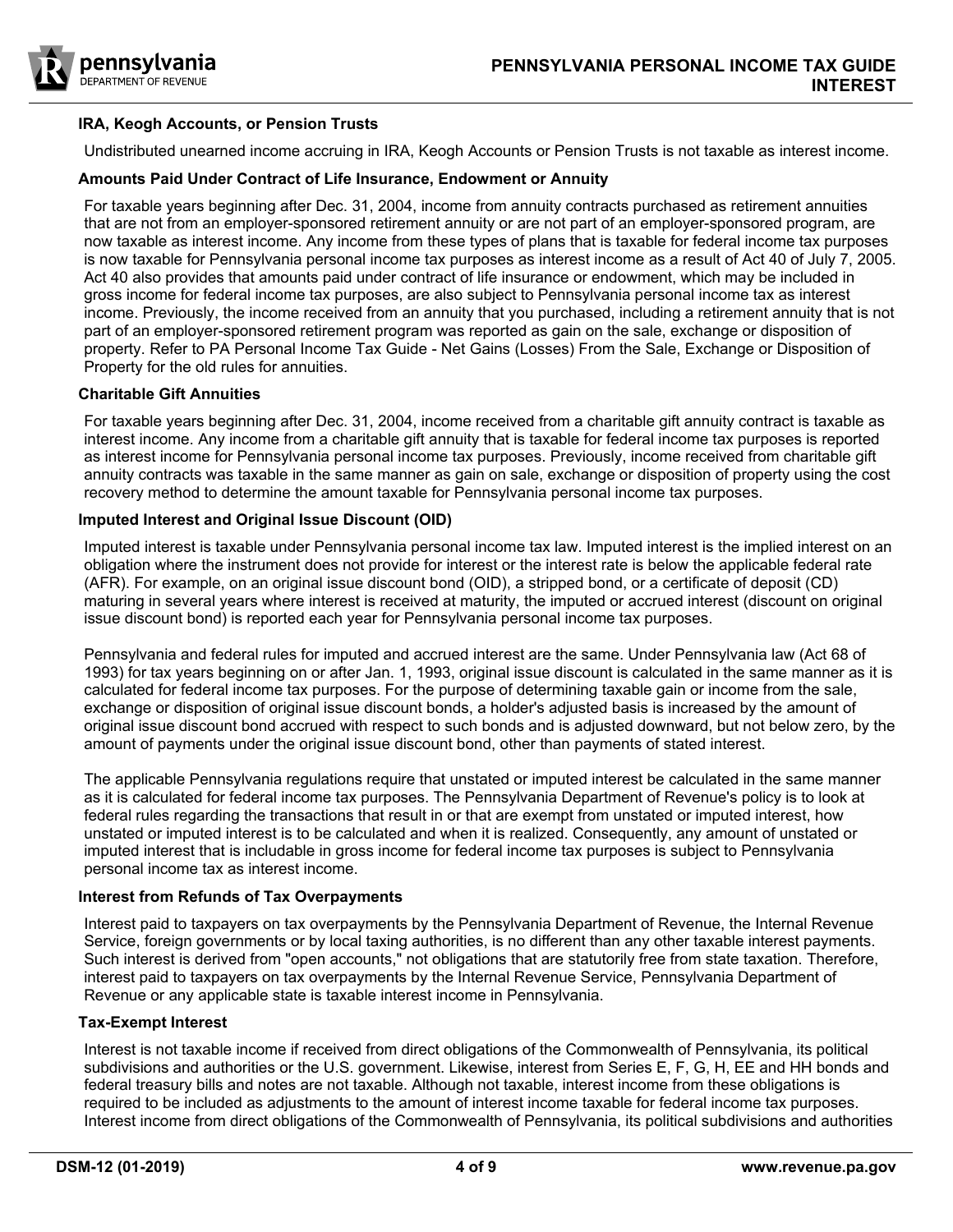

is an adjustment on Line 6 of PA-40 Schedule A, Interest Income. Interest income from the U.S. Government is an adjustment on Line 7 of PA-40 Schedule A.

#### **Obligations of Federal Agencies, Instrumentalities and Territories Exempt from Pennsylvania Personal Income Tax:**

- Banks for Cooperatives, 12 USC §2134
- Federal District Banks for Cooperatives, 12 USC §2121
- Central Banks for Cooperatives, 12 USC §2121
- Commodity Credit Corporation, 15 USC §713a-5
- Farm Credit System Capital Corporation: Consolidated Obligations, 12 USC §2278a-11 (replaces 12 USC §2216k)
- Farm Credit System Joint Stock Banks, 12 USC §2023 (12 USC §931 replaced by 12 USC §2055, replaced by 12 USC §2023)
- Farm Credit System Land Banks and Land Bank Associations, 12 USC §2023
- Federal Crop Insurance Corporation, 7 USC §1511
- Federal Deposit Insurance Corporation, 12 USC §1825
- Federal Farm Credit Banks (merger of Federal District Intermediate Credit Banks and Federal Land Banks, 12 USC §2011), 12 USC §2023
- Federal Financing Bank, 12 USC §2290(b)
- Federal Home Loan Banks, 12 USC §1433
- Federal Land Bank Associations, 12 USC §2098
- Financing Corporation, 12 USC §1441(e)(7)
- General Insurance Fund, issued under Armed Services Mortgage Insurance, 12 USC §1748(b)(f) National Defense Housing Insurance, 12 USC §1750c(d) Rehabilitation and Neighborhood Conservation Housing Insurance, 12 USC §1715k(h)(7) Rental Housing Insurance Fund, 12 USC §1747(g) Rental Housing Insurance Fund Mortgage Insurance, 12 USC §1713(i) War Housing Insurance law, 12 USC §§1739(d) and 1744(e) Insurance of Loans for Manufacture of Houses, 12 USC §1744(i)(4) (refers to 12 USC §1739) Mortgage Insurance Benefits, 12 USC §1750c
- Government of the Northern Mariana Islands, 48 USC §1801, and Covenant to Establish a Commonwealth of the Northern Mariana Islands in a Political Union with the U.S. States Article IV 607(a)
- Government of Puerto Rico, 48 USC §745
- Government of Virgin Islands, 48 USC §§1403, 1574(b)(iii)(A)
- Government of Guam, 48 U.S.C. §1423a
- Public Building Trust Participation Certificates, 31 USC §3124(a)
- Mutual Mortgage Insurance Fund, 12 USC §1710(d)
- National Credit Union Administration Central Liquidity Facility, 12 USC §1795k(b)
- Production Credit Associations, 12 USC §2077
- Public Housing Agencies, 42 USC §§1437i, 1437c(g)
- Resolution Funding Corporation (REFCORP), 12 USC §1441b(f)(7), 12 USC §1432
- Student Loan Marketing Association, 20 USC §1087-2(l)
- Tennessee Valley Authority, 16 USC §831n-4(d)
- U.S. Postal Service, 39 USC §2005(d)(4)
- U.S. Treasury Bonds, Notes, Bills, Certificates, and Savings Bonds, 31 USC §§3124, 3102-3106, 3109

# **Obligations of Federal Agencies, Instrumentalities and Territories Not Exempt from Pennsylvania Personal Income Tax**

Unless they are issued to the Secretary of the Treasury and all purchases and sales by the Secretary of the Treasury of such obligations is treated as public debt transactions of the U.S., the following obligations of federal agencies, instrumentalities or territories are not exempt from taxation on interest or gain under the Pennsylvania Personal Income Tax Act:

- Agricultural Credit Insurance Fund (Agricultural Credit), 7 USC §1929(c)
- Pacific Northwest Transmission (Bonneville Power Administration), 16 USC §838k(c)
	- Electric and Hybrid Vehicle Development Fund, 15 USC §2509(e)(3)(c)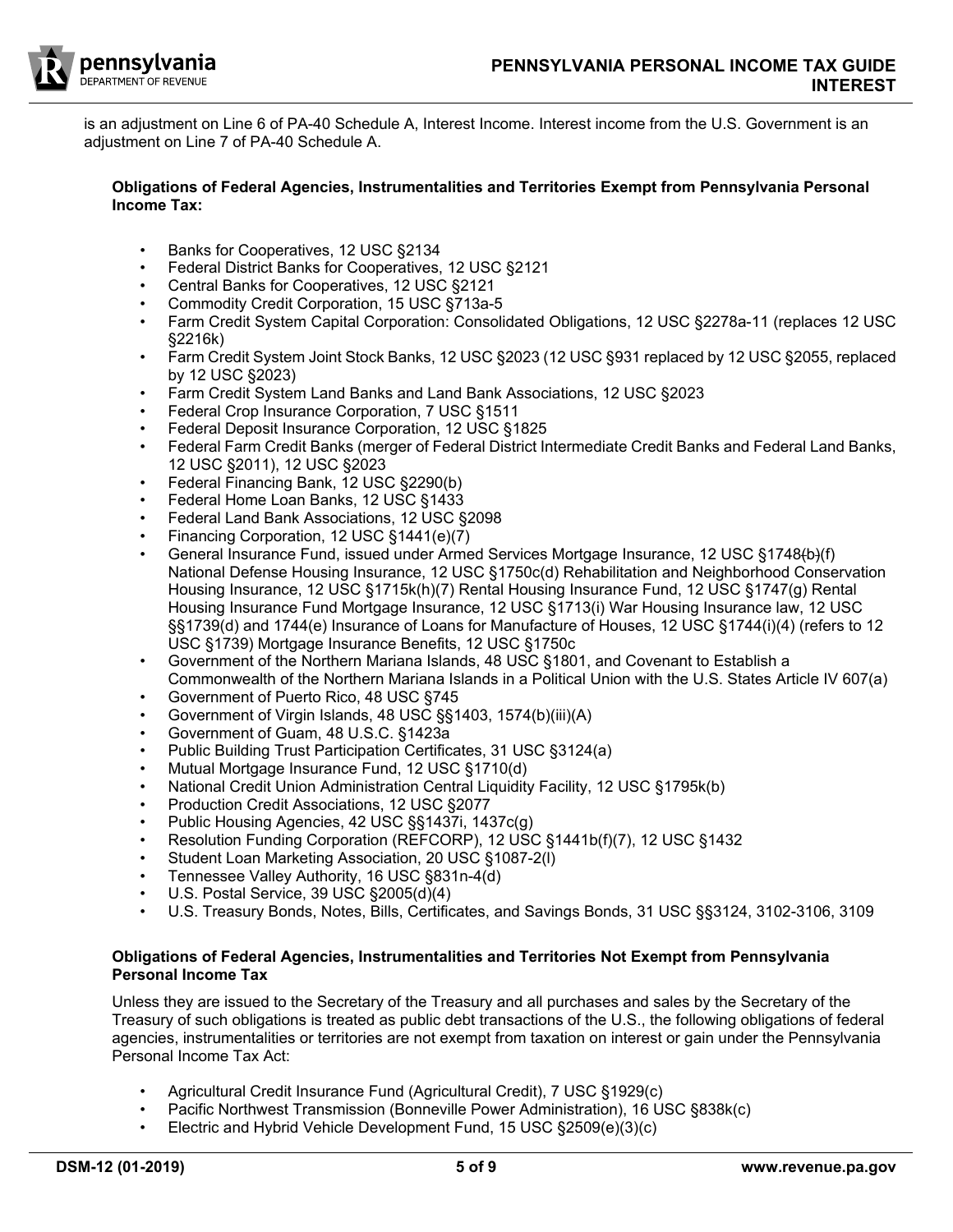

- Export-Import Banks, 12 USC §635b
- Federal Financing Bank, 12 USC §2288
- Federal Home Loan Mortgage Corporation, 12 USC §1455(a)
- Federal National Mortgage Association (Fannie Mae), 12 USC §§1719(e) (see 1723a(c))
- Federal Ship Financing Fund (Merchant Marine Act), 46 USC §53723
- Geothermal Resources Development Fund (Geothermal Research), 30 USC §1144
- Government National Mortgage Association (Ginnie Mae), 12 USC §§1721 and 1723 (see 1721(d), 1721(g), 1723a(c))
- U.S. Housing Authority, Low-rent Housing, 42 USC §1437b
- Pension Benefit Guarantee Corporation, 29 USC §1305(c)
- Rural Development Insurance Fund, 7 USC §1929a(d)
- Rural Housing Insurance Fund, 42 USC §1487(h)
- Rural Telephone Bank, 7 USC §947(b)
- Securities Investor Protection Corporation (Securities Investor Production Fund), 15 USC §78ddd(h)
- Small Business Administration, 15 USC §633(c)(5)(A)
- U.S. States Railway Association, 45 USC §720(e)

# **STRIPS, CATS, ETRS, LIONS, FICOS and Other Stripped-Exempt Bonds**

The federal-taxable income or gain derived from exempt bonds that are issued with interest coupons where there is a separation in ownership between the bond and any coupon that has not yet become payable is taxable as follows:

- The tax-exempt portion of the original issue discount with respect to the stripped coupon or stripped bond, is the excess of the stated redemption price at maturity (or in the case of a coupon, the amount payable on the due date of the coupon), over an issue price that would produce a yield on the maturity as of the purchase date (of the stripped coupon or stripped bond) equal to the lower of the coupon rate of the taxexempt obligation from which the coupons were separated or the yield to maturity on the basis of the purchase price of the stripped coupon or stripped bond.
- The remaining portion of the discount is treated as original issue discount with respect to an obligation that is not tax-exempt and as imputed interest.

# **Example:**

A tax-exempt obligation with a face amount of \$100 due Jan. 1, 1990 and with a coupon rate of 10 percent compounded semi-annually is issued for \$100 on Jan. 1, 1987 and is stripped on Jan. 1, 1989. The right to receive the principal amount is sold for \$79.21, reflecting a yield to maturity at the time of the strip of 12 percent compounded semi-annually. The tax-exempt portion of discount on the stripped bond is limited to \$17.73, the difference between the stated redemption price of \$100 and the issue price that would produce a yield to maturity of 10 percent (\$82.27). This portion of the discount on the stripped bond in excess of the tax-exempt portion is \$3.06, equal to the excess of total discount (\$20.79) over the tax-exempt portion. This portion of the discount is treated as original issue discount bond with respect to an obligation that is not tax-exempt.

# **Gain (Loss) from the Sale, Exchange or Disposition of Tax-Exempt Obligations**

Gain (loss) on the sale, exchange or disposition of tax-exempt obligations issued by the Commonwealth, a public authority, commission, board or other agency created by the Commonwealth, a political subdivision or obligations exempt from state taxation under the laws of the U.S. only with respect to obligations issued on or after Feb. 1, 1994, is taxable in Pennsylvania.

The tax-exempt portion of the original issue discount bond with respect to a stripped coupon or stripped bond is the excess of the stated redemption price at maturity (or in the case of a coupon, the amount payable on the due date of the coupon), over an issue price that would produce a yield to maturity as of the purchase date equal to the lower of (1) the coupon rate of the tax-exempt obligation from which the coupons were separated, or (2) the yield to maturity (on the basis of the purchase price) of the stripped coupon or stripped bond. The taxpayer can elect to use the original yield to maturity instead of the coupon rate for these purposes.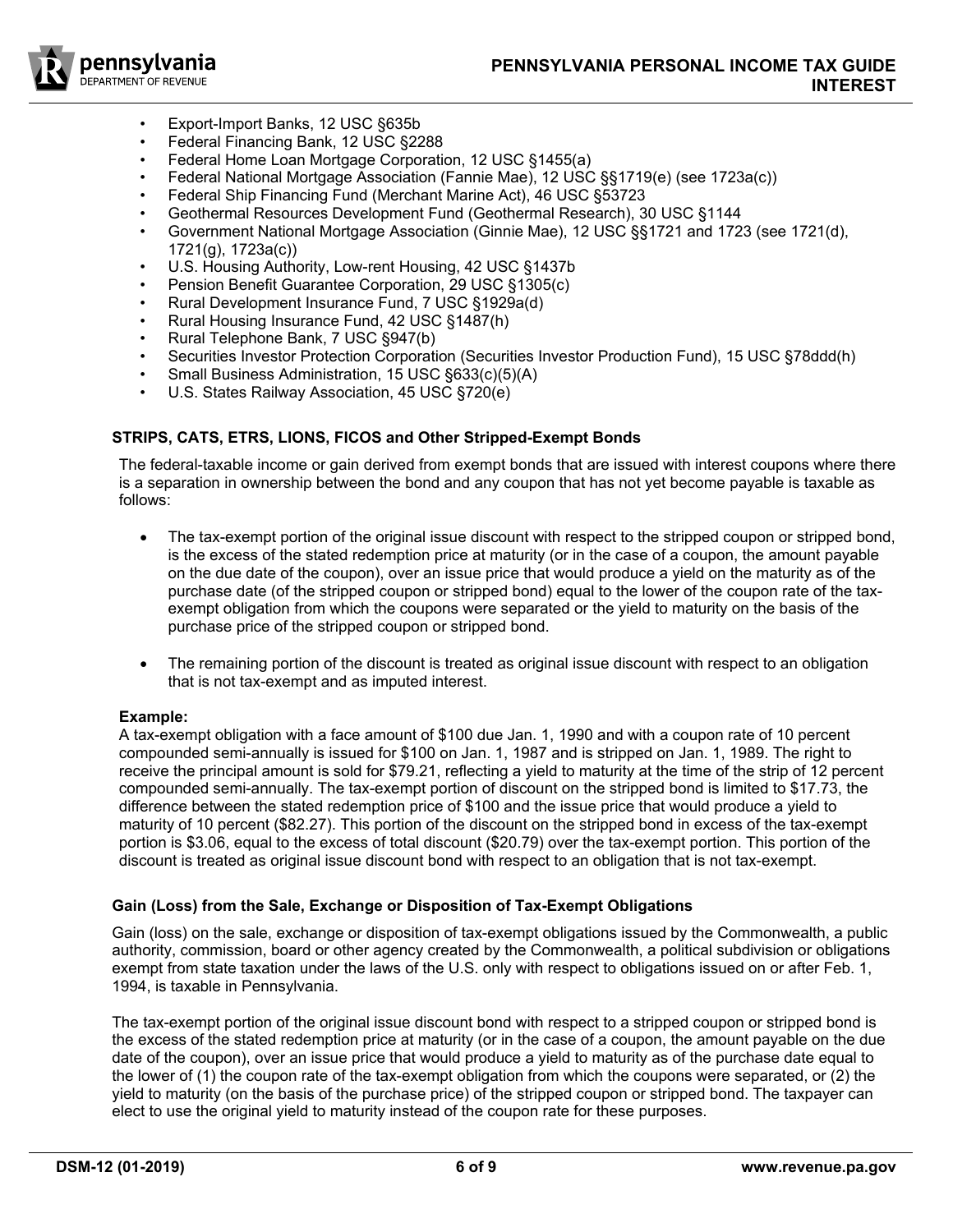

In addition, the premium paid on a bond is included in the basis of the investment for the bond. The amortization of the premium is a partial return of the investment in that premium and is a reduction to the basis for each interest payment received. See Bond Premium Amortization in this chapter for additional information.

#### **Obligations of Other States**

Interest on obligations of other states, territories and their political subdivisions, and instrumentalities is taxable for Pennsylvania personal income tax purposes.

#### **Repurchase Agreements**

Interest earned from repurchase agreements ("REPOS") is not tax-exempt interest income; and interest received on obligations, which are only guaranteed by the federal government, is subject to tax.

#### **Distributions from Money Market Funds, Mutual Funds and Other Investment Companies**

Taxable distributions from the earnings and profits of money market or mutual funds, investment trusts and investment companies must be reported as dividend income not interest income. This rule applies even if the company is a fixed portfolio investment trust, separate portfolio trust and other entity whose governing instrument prevents varying the portfolio investments except to:

- Eliminate unsafe investments and investments not consistent with the preservation of the capital or the tax status of the investments of the fund;
- Honor redemption orders, meet anticipated redemption requirements, and negate gains from discount purchases;
- Maintain a constant net asset value per unit pursuant to, and in compliance with, an order or rule of the U.S. Securities and Exchange Commission;
- Reinvest the earnings from securities in like securities, or;
- Defray normal administrative expenses.

#### **Nominee Interest**

For federal income tax purposes, a nominee who holds the legal title to an account for another person (principal/beneficiary) and receives notification of the interest income belonging to the principal/beneficiary must include the interest income on the nominee's return. The income is then removed from the nominee's return by a reduction entry on the return. Pennsylvania allows the same treatment for personal income tax purposes. However, the Social Security number of the principal/beneficiary must be included on PA-40 Schedule A, Interest Income. Since nominee interest is included as an adjustment to the amount of federal interest income, the nominee amount taken for federal income tax purposes must be added back on Line 3 of PA-40 Schedule A, Interest Income, while the Pennsylvania nominee interest amount is deducted on Line 8 of PA-40 Schedule A.

#### **Trust Other than a Business Trust**

For Pennsylvania personal income tax purposes, if a trust, other than a business trust, invests in U.S. government obligations, then all the income from such obligations will retain their exempt status when passed through to the beneficiaries of the trust.

# **Distributions from IRC § 529 Qualified Tuition Programs for Non-Educational Purposes**

If a taxpayer receives a distribution from a 529 plan for non-educational purposes, the distributions may be subject to Pennsylvania personal income tax as interest income. Refer to Personal Income Tax Bulletin 2006-04, Qualified Tuition Programs, for information regarding the taxation of distributions.

# **Distributions from IRC § 529A Achieving a Better Life Experience Savings Program Accounts**

If a taxpayer receives a distribution from a 529A plan for non-qualifying purposes, the distributions may be subject to Pennsylvania personal income tax as interest income.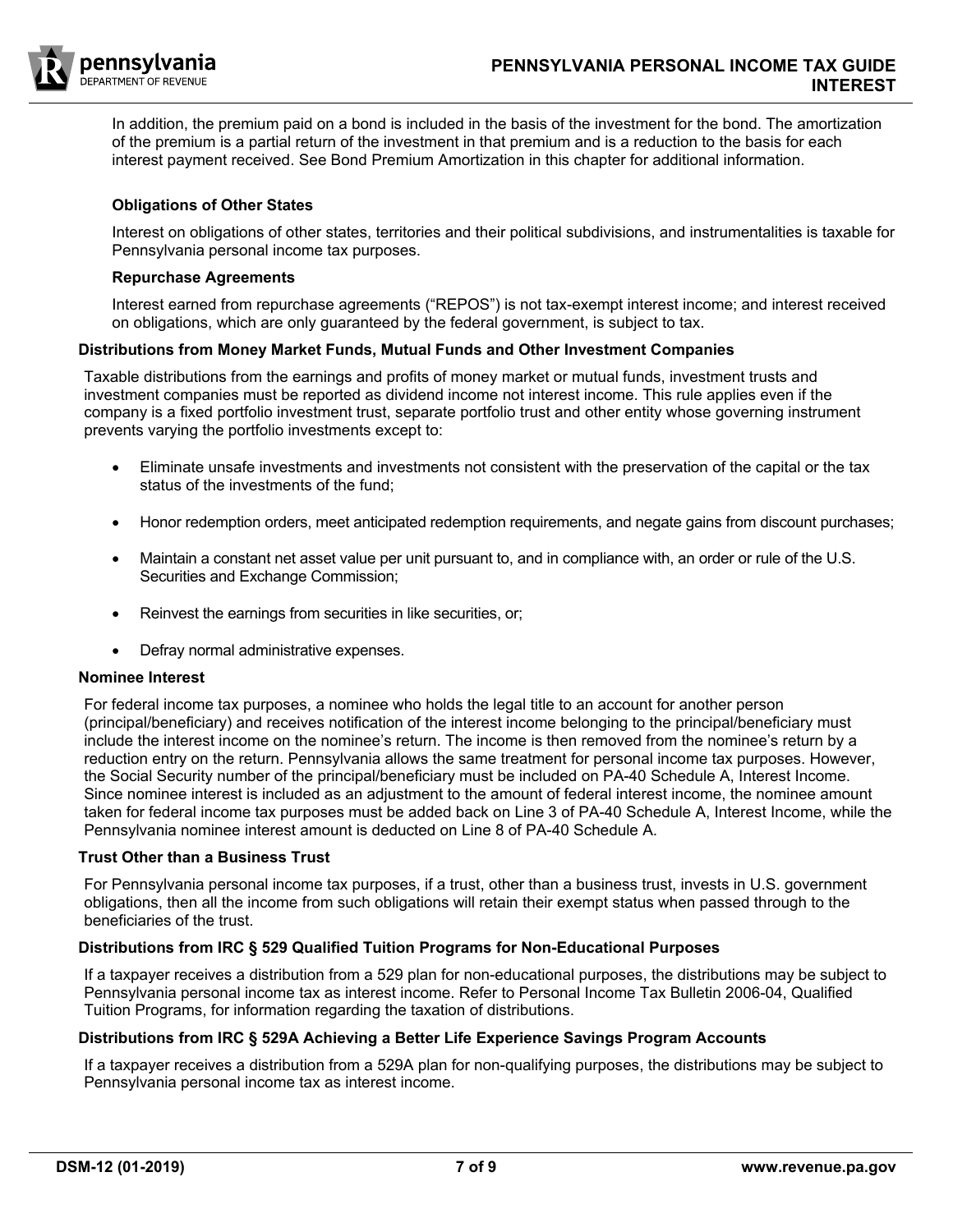

#### **Distributions from Health or Medical Savings Accounts**

If a taxpayer receives a distribution from a health or medical savings account that is included in federal taxable income, the amount taxable for federal income tax purposes is subject to tax as interest income for Pennsylvania personal income tax purposes.

#### **Interest Income from PA S Corporations and Partnerships**

Interest income reported on PA Schedules RK-1 is also reported as interest income for Pennsylvania personal income tax purposes.

Interest income reported on federal Schedules K-1 may be reported as interest income for Pennsylvania personal income tax purposes if PA Schedules RK-1 are not provided and the amount reported for federal income tax purposes does not include U.S. government interest. Tax-exempt interest income reported on federal Schedules K-1 may also be required to be included if the interest income is from obligations of other states. Refer to Tax-Exempt Interest in this chapter for additional information.

#### **PA-40 SCHEDULE A – INTEREST INCOME**

#### **Interest Reported on PA-40 Individual Income Tax Return**

For tax years beginning on or after Jan. 1, 2014, interest income reporting on PA Schedule A will begin by reporting the amount of interest income taxable for federal income tax purposes. Interest income taxable for PA personal income tax purposes will then be ascertained by determining if any adjustments must be made to the federal interest income amount. All Pennsylvania-taxable interest income must be reported on the PA-40, Individual Income Tax return.

#### **PA-40 Schedule A - Required if Adjustments to Federal Interest Income**

For tax years beginning on or after Jan. 1, 2014, a taxpayer with any adjustments to the interest income reported for federal income tax purposes must complete and file a PA-40 Schedule A, Interest Income*,* with the PA-40, Individual Income Tax Return. Any adjustments included on Lines 2, 3, 5, 6, 7, 8, 11, 12, 13, 14 and 15 of PA-40 Schedule A, regardless of the amount, triggers the requirement for including the schedule.

For tax years beginning before Jan. 1, 2014, PA-40 Schedule A, Interest Income, is required to be completed and filed when a taxpayer receives taxable interest income of more than \$2,500.

# **INTEREST INCOME - RESIDENTS VS. NONRESIDENTS**

| Interest Income: Residents vs. Nonresidents |                            |                                                           |  |  |
|---------------------------------------------|----------------------------|-----------------------------------------------------------|--|--|
| <b>Type of Interest</b>                     | Pennsylvania Resident      | Pennsylvania Nonresident                                  |  |  |
| Saving or other bank deposits               | Taxable as interest income | Not taxable for Pennsylvania personal<br>income tax $(1)$ |  |  |
| Coupon bonds                                | Taxable as interest income | Not taxable for Pennsylvania personal<br>income tax $(1)$ |  |  |
| Open accounts                               | Taxable as interest income | Not taxable for Pennsylvania personal<br>income tax $(1)$ |  |  |
| Promissory notes                            | Taxable as interest income | Not taxable for Pennsylvania personal<br>income tax $(1)$ |  |  |
| Mortgages                                   | Taxable as interest income | Not taxable for Pennsylvania personal<br>income tax $(1)$ |  |  |
| Corporate bonds                             | Taxable as interest income | Not taxable for Pennsylvania personal<br>income tax $(1)$ |  |  |
| <b>Debentures</b>                           | Taxable as interest income | Not taxable for Pennsylvania personal<br>income tax $(1)$ |  |  |